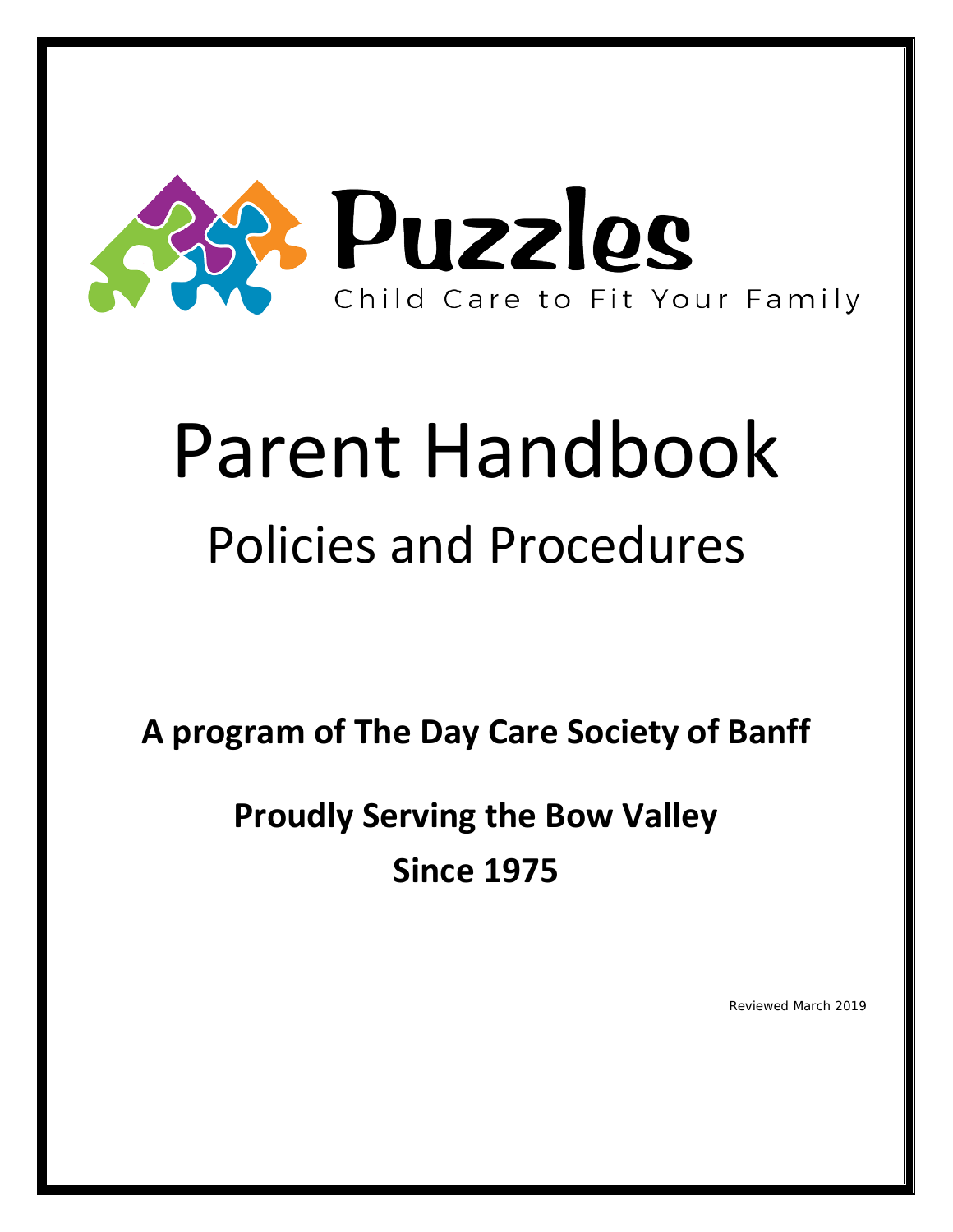

# **Welcome to Puzzles!**

### *The mission of The Day Care Society of Banff is to work with families and our community to provide quality child care and opportunities for personal growth in a nurturing atmosphere of activity and fun!*

**Guiding Principles**

**Puzzles recognizes the image of a child as a 'Mighty Learner'. Our responsive environment is inclusive and captures all children's dispositions to learn. Puzzles is a place of vitality, providing access, support and participation. A practice of relationships with family, community, and educators makes meaning for our early learning citizens.**

The Board of Directors and staff welcome you to Puzzles, a program of The Day Care Society of Banff. We are a nonprofit charitable society providing child care services to Banff and the Bow Valley since 1975. For 42 years we have operated our Banff Child Care Centre, a quality accredited early learning program meeting family needs for full time child care experiences. We are pleased to add a second site, Puzzles, to our early childhood education offerings.

We are committed to exploring and serving evolving needs in our communities and have responded to growing child care needs of families needing extended days and hours along with flexible child care schedules due to their work schedules in our hospitality driven community.

In April 2017, we were successful in our grant proposal and have been named one of 22 Alberta Early Learning and Child Care Centres. This grant is a culmination of community input studies and makes possible an innovative pilot project, our new program called Puzzles.

The Puzzles program design offers seven days per week programming with hours planned to meet the needs of many of our Bow Valley families. Recognizing family needs for flexibility, child care schedules will be arranged for each family upon enrollment as space allows.

Families who choose to have guaranteed care schedules will be enrolled with a parent contract according to the Puzzles enrollment policies.

# **Days and Hours of Operation**

Puzzles anticipated hours are 6:30 AM to 6:30 PM Sunday through Saturday. Hours may be adjusted based on enrollment and operational needs.

Puzzles plans to be open year-round with the exception of certain Canadian holidays: New Year's Day, Victoria Day, Canada Day, Labour Day, Thanksgiving, Christmas Day.

Care might be provided on Alberta Family Day, Good Friday, August Civic Holiday, Remembrance Day and Boxing Day for an additional fee if demand warrants. Decisions will be made 30 days in advance of each holiday.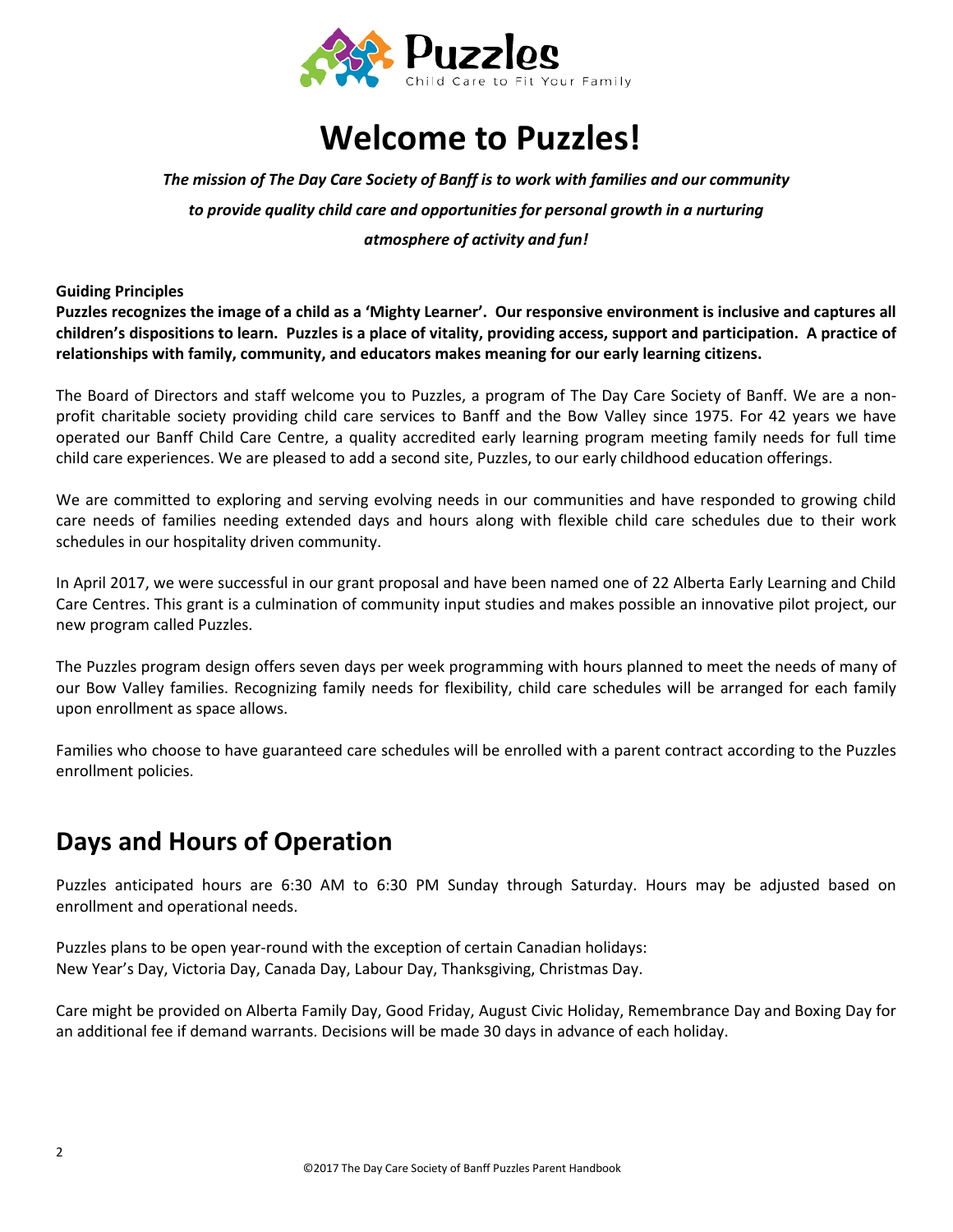

# **Our Location**

Our Puzzles facility is located on the campus of the YWCA in Banff, Alberta. Our building, known for many years as the Kay Watt Training Centre, is the lovely brick building with many beautiful windows overlooking the pathways along the Bow River and just a short pedestrian bridge walk from downtown Banff. Puzzles is a warm and welcoming program in which we are pleased to offer quality care and education through a facility partnership with the Banff YWCA.

### **Purpose**

The purpose of Puzzles is to create a safe, secure, and happy environment for children, staff and families. Our prime objective is to provide activities for the enjoyment and development of children in a relaxed atmosphere. Our focus is to encourage development of a positive self-image, self-confidence, open communication, and trusting relationships between children, staff, and parents.

Our program promotes an environment which allows each individual child the freedom to enhance their social, emotional, physical, intellectual, and creative development. All children will be encouraged to develop their independence, decision-making skills, and a sense of responsibility. The program will provide the opportunity for children to have a variety of play experiences in a stimulating environment and allow freedom within set limits.

# **Goals of the Puzzles Program**

**For Children:**

- To provide opportunities for being with other children in a setting that fosters all areas of child development including social, physical, cognitive, creative and emotional.
- To provide an opportunity for meaningful play that is based on the child's individual needs, interests and abilities.

### **For Parents:**

- To provide quality child care for families in a safe and enriched learning environment while they pursue employment or other interests.
- To provide networking opportunities for families to build a sense of community belonging.

### **For Our Communities:**

- To help meet the needs of the community by providing quality child care programs.
- To contribute to the growth and development of future citizens.
- To enhance the role of The Day Care Society of Banff as an integral part of the community.
- To provide a setting where people of different backgrounds can work together.
- To provide support to families in all areas of the development of their children.

# **Puzzles Enrollment Policies**

*Puzzles is a program of The Day Care Society of Banff. The Society has operated in Banff for 42 years with our high quality Banff Child Care Centre and now expands to a second site with expanded opportunities. Puzzles is designed to meet unique child care needs of Bow Valley families in which many parents work non-traditional schedules or have found*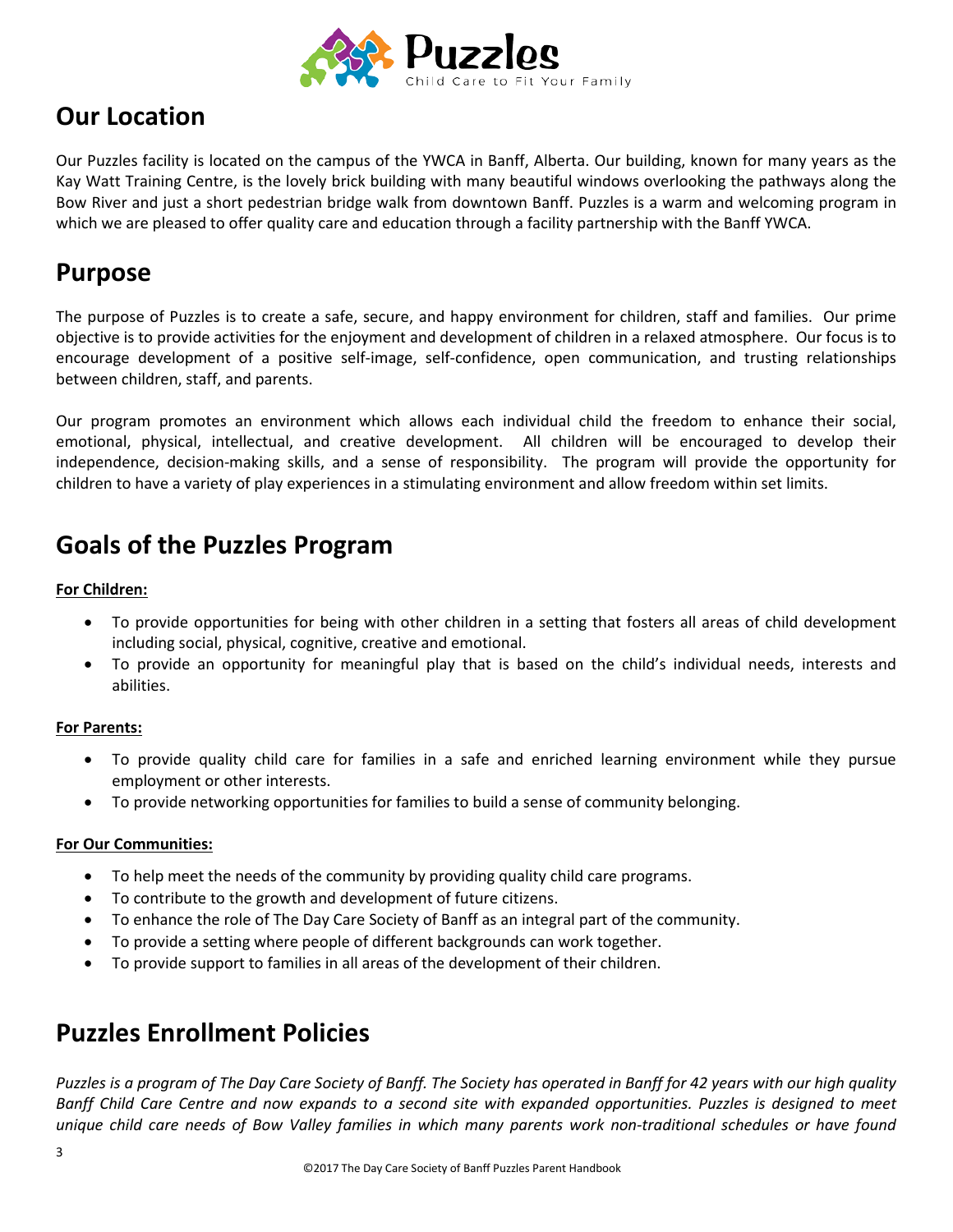

*childcare difficult to secure due to flexible needs or shortages of infant/toddler spaces. We have been granted funds from the province of Alberta to assist in offering flexible childcare in which families with these needs are given priority enrollment at Puzzles. The Society reserves the right to determine enrollments based on priorities stipulated in the grant.*

### **Puzzles Contract Care – Reserved space so you know your child care is there for you!**

Enrollment gives families a guaranteed childcare spot with a set daily fee of \$25.00 for your designated childcare schedule and families agree to the enrollment and payment policies of The Day Care Society of Banff.

- A one-time \$50 registration fee applies to each new family enrolling in programs of The Day Care Society of Banff. This fee is paid upon acceptance of a child care spot. Families already enrolled will not pay this fee again.
- A tuition deposit of \$200 is paid upon acceptance of a child care spot and is applied to your first month's tuition.
- Monthly tuition payments are made on the first day of each month through automatic withdrawal from parents' chequing account. There is not a service fee for this payment, however a \$15 fee will apply if an automatic withdrawal is returned by a parents' banking institution. In this instance, full tuition for the month is due to Puzzles within two days, paid by debit card.
- A child care schedule is determined upon enrollment and may be changed with 15 days' notice. Tuition for the month is determined by this guaranteed schedule.
- If a family with a guaranteed spot withdraws from Puzzles, 45 days' notice is required so another family may enroll in the spot without gaps in service. If the child attends less than the required 45 days, tuition fee is still due for the 45 days.
- Once a guaranteed spot and schedule are established, the child care days and hours are reserved for you and credit or refunds cannot be given if the child does not attend those days or hours. Your spot is available for your family to use as it best suits you.
- Upon enrollment, families agree to the policies of The Day Care Society of Banff. The Day Care Society of Banff reserves the right to adjust policies to best serve our community.
- All families enrolled in programs of The Day Care Society of Banff participate in our Parent Volunteer Program which helps sustain the work of our organization and engages parents in their child's early education program. Families enrolled for up to 3 days per week volunteer three hours every six months and families enrolled 4 or more days per week volunteer six hours every six months. Volunteer opportunities will be posted for family participation.
- Our provincial grant makes possible subsidized tuition at Puzzles for families meeting the priorities and enrolling for a child care slot of at least two days per week. This subsidy is provided by Alberta through the grant and is available as long as provided by the province. Should the subsidy cease, tuition fees will be determined at that time based on operating costs of the program and will be similar to tuition for our Banff Child Care Centre program. Families would be given 30 days' notice should the grant subsidy end.

### **Tuition Information**

• Tuition fees are paid in full**,** in advance of attendance. Payment is streamlined to ensure that all fees are paid on time and administration costs minimized. Tuition is paid on the first day of each month through the pre-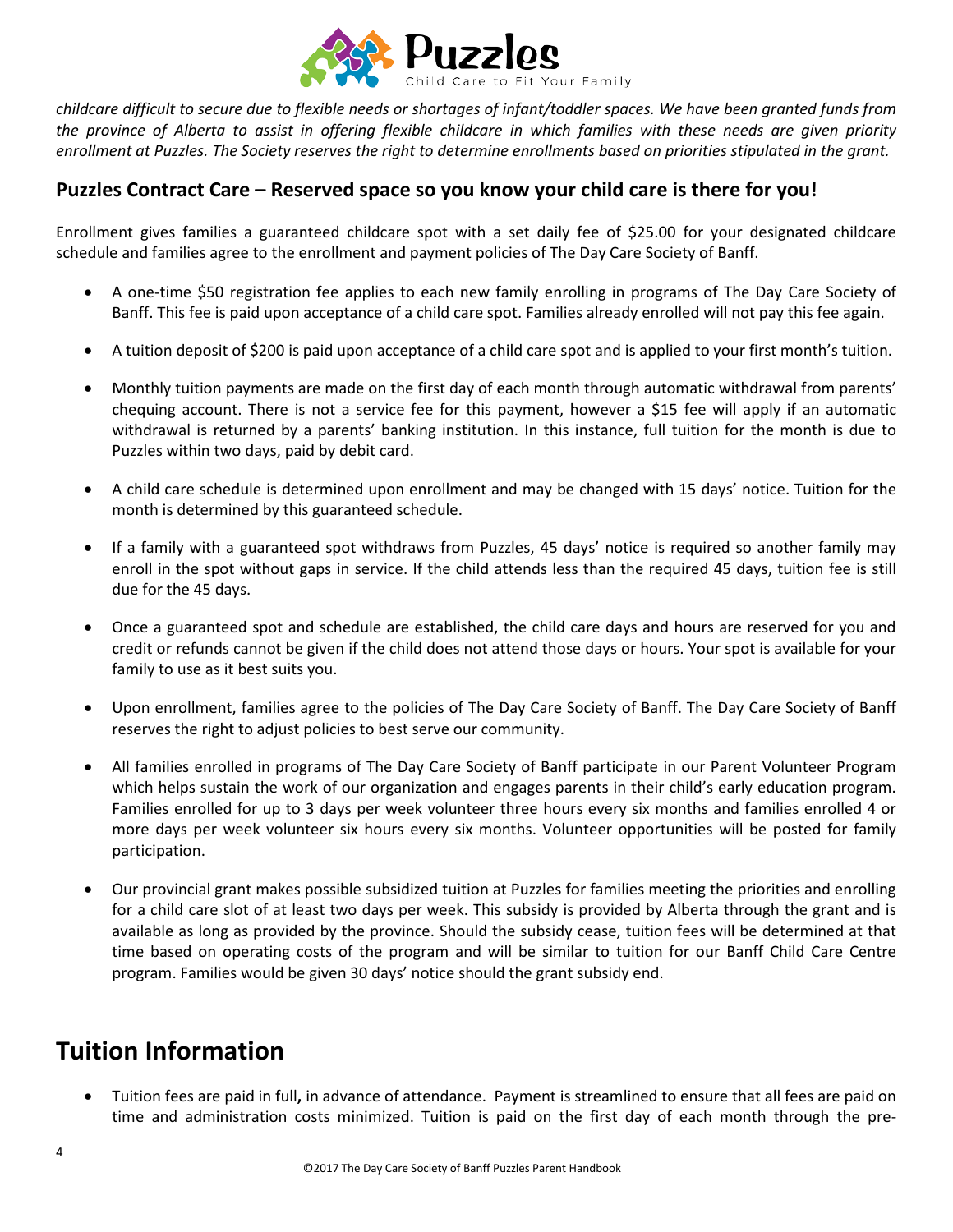

authorized payment plan for payment of all Contract Guaranteed Child Care enrollments. You will receive the authorization form as part of your enrollment packet.

- If a Pre-Authorized Payment does not clear your bank a \$15.00 fee will be payable to cover the fee from our bank. Please pay the NSF fee and any outstanding balance by debit card immediately upon notice by your financial institution.
- Regular monthly fees are payable for enrolled children for all days your child would normally attend, even those missed due to family holidays or illness. Your space is reserved for you each day for which you enroll.
- PLEASE NOTE: Child care fees do not cover special field trip fees, diapers, wipes, special diet foods, sunscreen and bug spray, blankets or changes of clothing for emergencies. These items are provided by parents.

# **Puzzles Children's Program**

- The first objective of Puzzles is to provide a warm, nurturing environment for children's discovery and development. We implement the Albert Early Childhood Framework in guiding our program to fit the needs and interests of our children.
- The Early Childhood Educators plan activities that include whole group, small group and individual play opportunities that help the children develop social skills and learn to play co-operatively.
- Children are encouraged to be independent and assist with keeping their environment ready for activity. Our early childhood educators encourage children to learn to dress themselves and manage toileting and feeding.
- A variety of learning centres make up the children's environment: sensory tables, science, building blocks, manipulatives, puzzles, dramatic play, large-muscle apparatus, art, nature and more. The children participate daily in stories, music, physical literacy and creative arts.
- We have a priority on outdoor play with fresh air, exercise, nature exploration, sensory development and community contact are all part of our experiences.
- Daily programming includes an enriched preschool curriculum designed to allow children to experience school readiness skills in preparation for the start of kindergarten. Skills include: pre-reading and pre-writing skills, colour, number and shape recognition, exposure to math, science, social studies, health and language arts.

### **Our Daily Routine at Puzzles**

- **6:30-8:25** Arrival, free play with friends
- **8:20 – 8:30** Tidy up prepare for snack, wash hands
- **8:30- 8:50** Morning snack

| Good morning circle with songs, stories, calendar, weather, learning topics, centers                                                                                  |  |  |
|-----------------------------------------------------------------------------------------------------------------------------------------------------------------------|--|--|
| Diapering/Bathroom break and prep for outside                                                                                                                         |  |  |
| Morning walk or outdoor play <i>(if weather permits)</i> or learning centers and group play<br>Prepare for lunch, outdoor clothes off and hands washed<br>11:00-11:20 |  |  |
|                                                                                                                                                                       |  |  |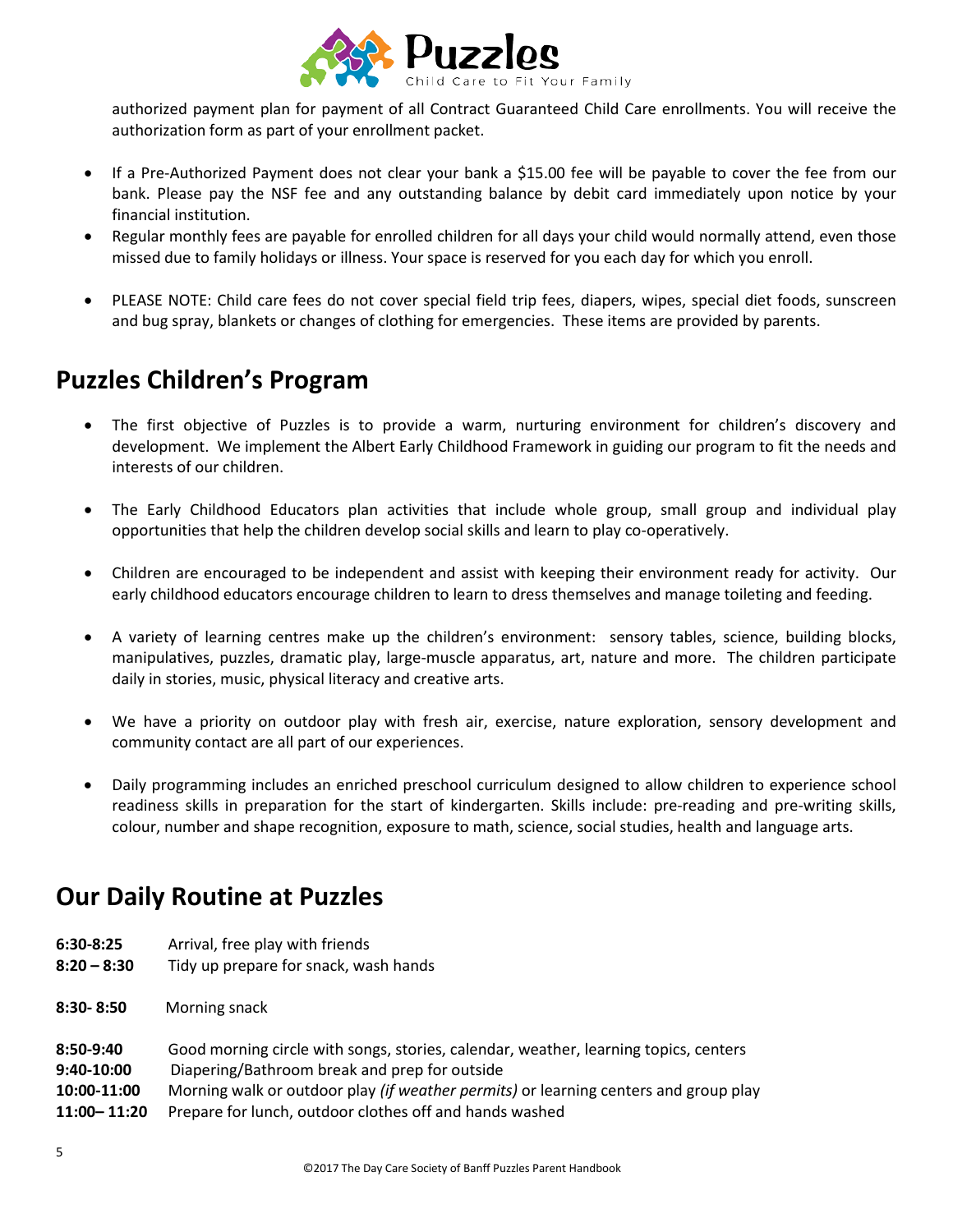

| 11:20-12:00<br>12:00-12:30<br>12:30-2:30<br>$2:30 - 2:50$<br>$2:50 - 3:00$ | Lunch<br>Diapering/Bathroom breaks<br>Nap/Rest Time<br>Quiet table activities as children begin to wake up; movement exercises once kids up<br>Tidy up, wash hands, diapering/ bathroom breaks as needed                                        |
|----------------------------------------------------------------------------|-------------------------------------------------------------------------------------------------------------------------------------------------------------------------------------------------------------------------------------------------|
| $3:00-3:20$                                                                | Afternoon snack                                                                                                                                                                                                                                 |
| $3:20 - 3:50$<br>$3:50-4:00$<br>$4:00 - 5:30$<br>5:30-5:40                 | Learning Topics, Circle (stories and finger rhymes)<br>Prep for outside, diapering/bathroom breaks as needed<br>Outdoor play (if weather permits), learning centers and group play<br>Tidy-up hands washed, diapering bathroom breaks as needed |
| $5:40-6:00$                                                                | Evening snack                                                                                                                                                                                                                                   |
| $6:00 - 6:30$                                                              | Quiet table activities, end of day                                                                                                                                                                                                              |

### **Parent Involvement and Parent Volunteer Requirement**

Families participate in a pre-enrollment visit to acquaint parents and children with our program, staff and facility. We will help you become familiar with all aspects of our program and answer your questions.

Families are encouraged to visit our program and learn more about our quality early childhood education. Our enrolled families are welcome with an open door policy at any time during the day to join our activities.

At Puzzles we welcome parents' ideas and involvement in our program. To facilitate involvement all families enrolled in programs of The Day Care Society of Banff participate in our Parent Volunteer Program which helps sustain the work of our organization and engages parents in their child's early education program. Families enrolled for up to 3 days per week volunteer three hours every six months and families enrolled 4 or more days per week volunteer six hours every six months. Volunteer opportunities will be posted for family participation.

### **Our Centre Leadership**

Puzzles legal entity is The Day Care Society of Banff which is a non-profit society govered by the volunteer Board of Directors, made up of interested community members and parents. Our organization is governed by our volunteer Board of Directors and its four committees. Parents are encouraged to express interest in board or committee membership and to attend our Annual General Meeting in June of each year.

The Day Care Society of Banff is operated by a qualified staff team made up of our president, site directors, early childhood educators, chef and administrative support staff. We are proud of the high level skill and experience that our staff brings to children and families in our program.

# **Policies for Your Child's Positive Experience with Us**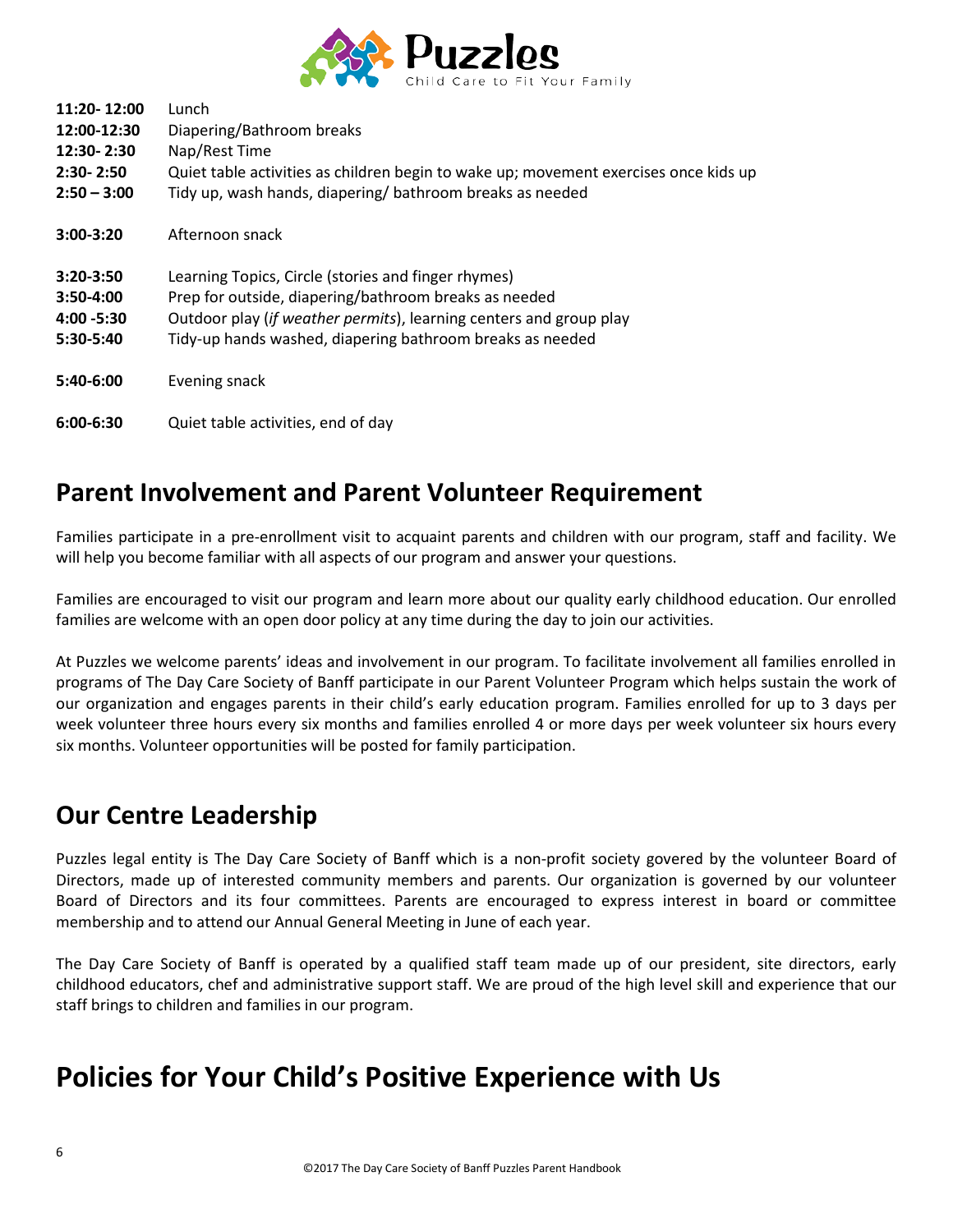

# **Arrival and Pick Up**

Please sign your child in and out each day on the iPad found in your child's room. These sign in and out records are a legal document, they are essential for safety reasons and are required by Alberta Licensing. Any person signing a child in and out must be **18 years** of age or older.

Provincial regulations state that children can only be released to adults authorized **in writing** by the child's legal guardian. Upon registration parents are asked to submit a list of names of persons authorized to collect their children. Any changes to this list must then be made in writing. Children will only be released to individually named adults that are 18 years or older. Only in an emergency situation will a child be released to someone not stated on their registration form by verbal permission or through email communication. You may be asked for personal information regarding your child and/or family to confirm this authority to pick up.

If a person unknown to day care staff requests to pick up a child that staff member will ask for a piece of photo identification and compare that person's name to the list of persons authorized by the child's legal guardian. If the individual's name does not appear on this list then the child will not be released, the person will be asked to leave the program area and the parent notified by phone. **Please remember it is very important to notify staff of any special circumstances regarding pick up i.e. custody arrangements, restraining orders, threat of abduction, etc.**

If any person (including the child's legal guardian) arrives to collect a child and staff members have reason to believe that the individual is under the influence of alcohol or drugs, staff are within their rights, according to provincial regulations, to refuse to release the child. An attempt will be made to contact another authorized individual to assist.

#### **Arrival and Pick Up Times**

You will arrange your arrival and pick-up schedule upon enrollment. Any arrival before or pick-up after that time needs to be prearranged as another child may be arriving for that spot when your child departs and number of children in attendance is guided by licensing regulations.

Please pick up your child with enough time to have them dressed for the weather and saying good-bye at the end of your schedule and when the program closes. If you know you are going to be late due to an emergency situation, please advise program staff as soon as possible. If a child remains at the Centre ten minutes after closing time without notification, the emergency contact person will be called. If the child is not picked up 30 minutes after closing time and we cannot make contact with parents, appropriate arrangements will be made for your child, the RCMP may be notified and they will find parents or appropriate guardian. Please remember that as a condition of enrollment if parents have been late picking up their child on four or more occasions within a six-month period your child's enrollment may be terminated.

### **Late Pick Up Fees**

A late fee of \$15.00 fee plus \$1.00 per each minute past your pick up time or closing time will be charged. Late pick up means that a minimum of two staff are required to remain at work and be paid overtime. **Please note that late fees are to be paid voluntarily by the day following the late pick-up.** 

### **Easing Separation Anxiety**

Separation anxiety can be defined as a child's verbal, physical and/or emotional expression of unease when a primary caregiver departs. It is typical for a child to display this type of behaviour and to feel uncomfortable at first. Should your child experience separation anxiety, staff are always willing to assist.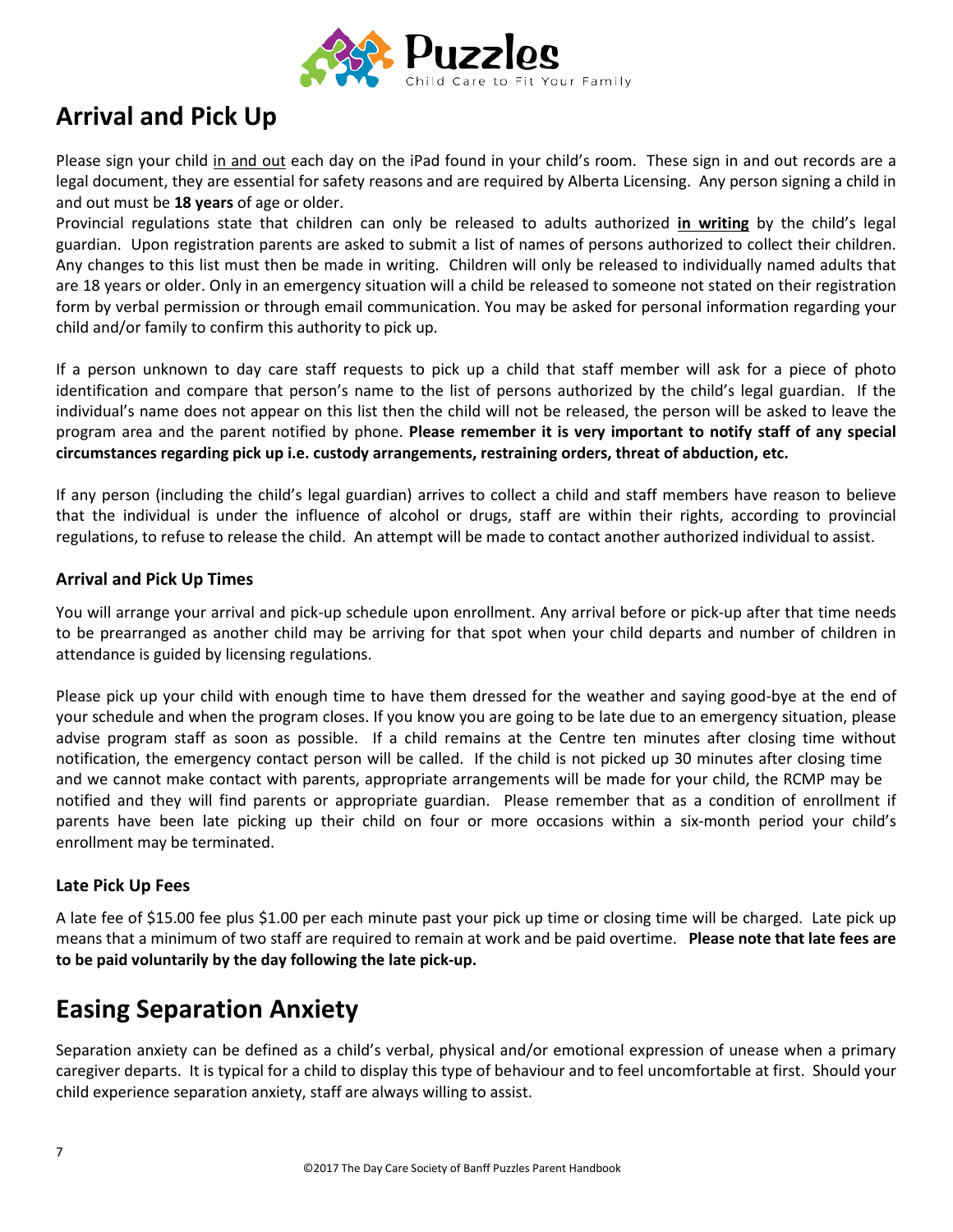

It will be easier for your child if you do not prolong your departure, especially during the first few weeks. A child who is anxious will not become any less distressed if you stay "just a little bit longer". It is better that you say good-bye, reassure them that you will return, and then address a staff member to assist with your departure. If there is a positive exchange between a parent and another adult, the child will approach the staff member with more ease and trust. It is very important to make your child aware of your departure as children become frightened of any separation. Children do well with routines and they often do well if you do the same thing every day. This way your child will quickly understand what happens at what time of day, and will build a stronger trust with you.

# **Rest and Sleep**

Comfortable rest and sleep are important factors in ensuring a child feels secure and safe in a child care environment. Our rest and sleep practices are based on recommendations from the Public Health Agency of Canada, Alberta Child Care Licensing Regulations and current best practice.

We will have a quite rest and sleep period each afternoon as appropriate for each age group. All infants, toddlers and preschool children will lie down for rest and sleep according to their needs. Following Alberta Child Care Licensing guidelines, children will be asked to rest but not be forced to sleep nor will they deprived from needed sleep.

Cots or sleeping mats with sheets are provided for rest time and we ask that families bring a blanket for their child. A special cuddly item may also be brought for nap time if it will help your child enjoy their rest.

To minimize interruptions to the children during rest periods, parents are asked to arrange pick up and drop off of children before or after nap time when at all possible.

Children who are resting will be supervised by staff in accordance with Alberta Child Care Licensing Regulations

# **Nutrition**

Puzzles serves three snacks each day at the times listed below. If your child will attend over their lunch or supper hour, please provide a well-balanced meal that preferably does not require refrigeration. Milk or water will be provided with snacks and meals. Please see the Canadian nutrition guidelines handout for lunch item recommendations. Puzzles is a nut free program Due to potential allergies in small children, so please do not send nuts or any item containing nuts.

| Example:                       |                     |                                                                  |  |
|--------------------------------|---------------------|------------------------------------------------------------------|--|
| <b>Morning</b><br><b>Snack</b> | $8:30 - 9:00$ am    | Fruit, cereal, English muffins, bagels etc.                      |  |
| Lunch                          | $11:30$ am $-12:00$ | Provided by parents                                              |  |
| Afternoon<br><b>Snack</b>      | $3:00 \text{ PM}$   | Vegetables, fruit, muffins, crackers and cheese,<br>nachos, etc. |  |
| Late Snack                     | $6:00 \text{ PM}$   | Vegetables, fruit, muffins, crackers and cheese,<br>cereal etc.  |  |

We follow to the Canadian Food Guide's basic food groups and guide for nutrition for children. We provide a selection of food from the following food groups: milk and milk products, proteins, breads and cereals, and fruits and vegetables.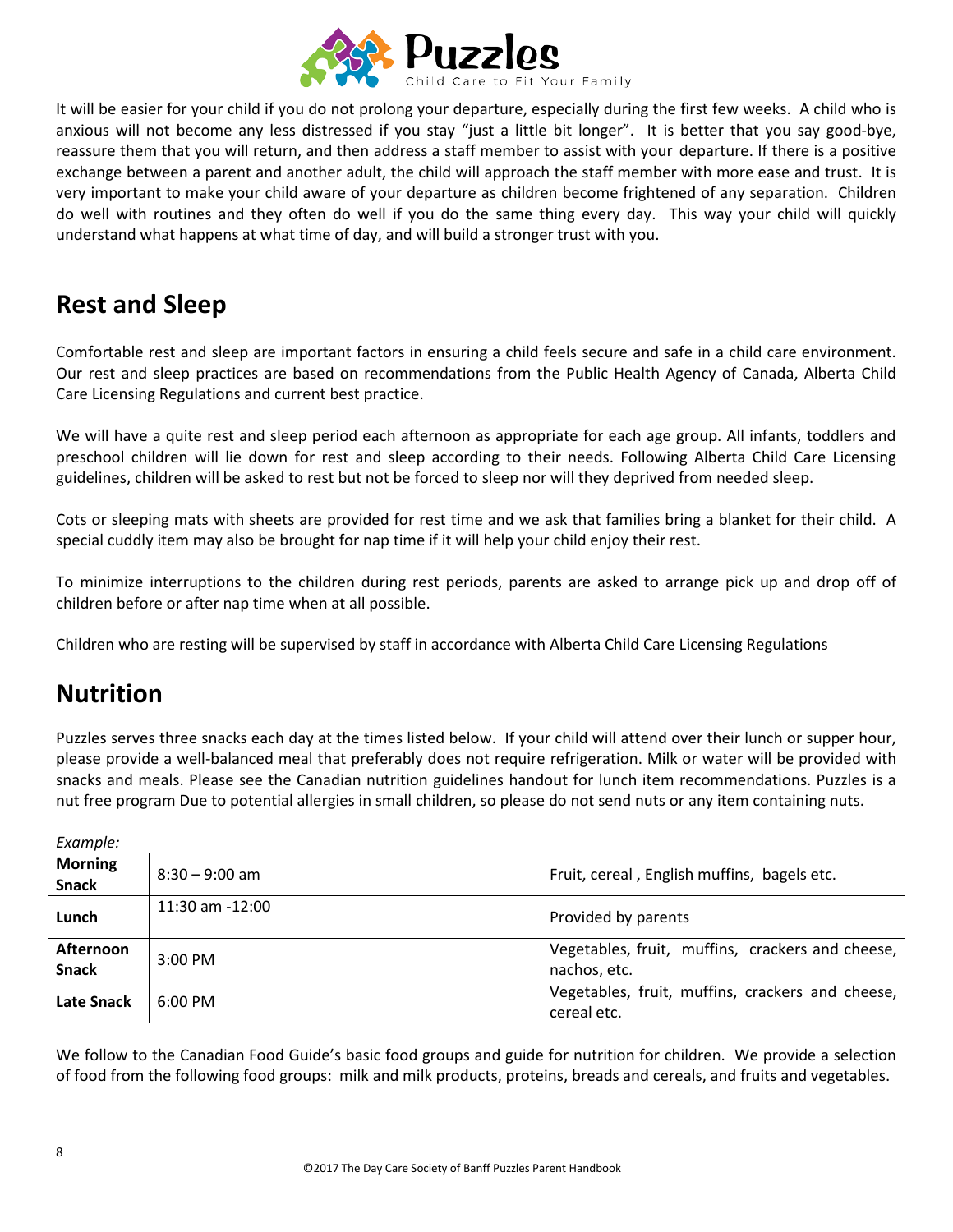

We recognize that breast milk is the recommended and normal food for healthy growth and development of infants and young children. The Day Care Society of Banff promotes and supports breastfeeding by members of the public while they are using our premises.

If your child has a dairy allergy we will serve a milk alternate. We do require a thorough medical history provided for a child with multiple or severe allergy complications, and for safety reasons, you may be required to supply your child's food in this case. Families that prefer specific diets for their children (such as celiac diets and other specialized diets) will need to provide food for their child and let us know in writing if any of the foods we serve fit into their eating plan.

### **Child Guidance for Positive Development**

Children develop positively when their personal, social and emotional needs are met and when there are clear and developmentally appropriate expectations for their behaviour.

We aim to guide children to behave in socially acceptable ways and to understand the needs and rights of others. The principles guiding behaviour management exist within the program for supporting personal, social and emotional development.

**Our staff:**

- Keep up to date with legislation, research and thinking on promoting positive behaviour and on handling children's behaviour where it may require additional support;
- Access relevant sources of expertise on promoting positive behaviour within the program for supporting personal, social and emotional development; and to
- Have relevant in-service training on promoting positive behaviour.
- Provide a positive model of behaviour by treating children, parents and one another with friendliness, care and courtesy.
- Familiarize new staff and volunteers with the Centre's behaviour management policy and its guidelines for behaviour.
- Expect all members of our Centre children, parents, staff, volunteers and students to adhere to the guidelines at all times.

At The Day Care Society of Banff, we work in partnership with children's parents to address recurring behaviours and decide jointly on positive strategies.

# **Individual Needs of Children**

We strive to serve the individual development needs of each child in our programs. We communicate with parents on our observations and ask that you share any special needs that your child has or develops. We work with resource organizations and can make referrals for family follow-up.

# **Outdoor Play Comfort and Safety**

1. Please make sure that your child has appropriate clothing for our changing mountain weather. Consider layers for warmth, rain gear, appropriate and safe footwear, hats, gloves, neck warmers, (safer than scarves) snow pants or suits etc. as needed. Extra clothing and gear are needed for rainy or snowy days.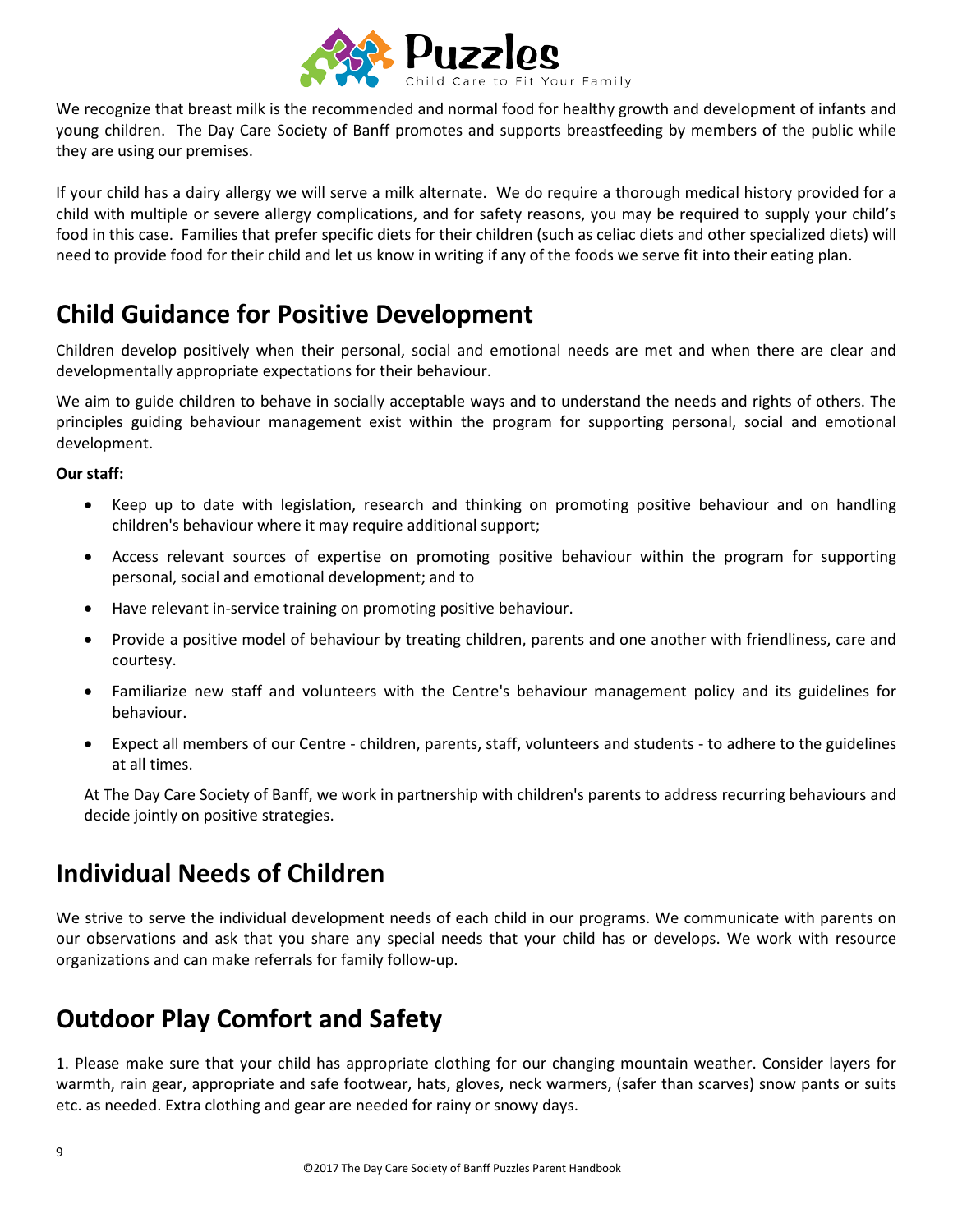

2. Children need footwear that provides support to the foot and does not pose a tripping hazard. We recommend shoes that have Velcro type fastening until your child is ready to tie their own laces. Please note that 'Crocs' are fine for indoor shoes but are not safe for active outdoor shoes.

3. Should your child have special needs regarding care while involved in play, please communicate these requests on the child's registration form or in writing to Puzzles.

4. Sunscreen and bug repellent are important precautions for keeping children safe and healthy for outdoor play. We offer a sunscreen/bug repellent program each spring for a flat fee to cover the costs for the season or parents may choose to provide these for your child in adequate supply to last throughout the season.

# **Toys and Personal Belongings**

Puzzles encourages children to bring toys or materials from home only when it is for educational purposes or for comfort during sleep time.

Children and parents are welcome to speak with teachers to see if they can bring in educational items that they might like to share with the class during 'Circle Time'. If the teacher's feel that the educational item will benefit the children's experience while at the Centre, they will encourage you to bring it in on a specific day. From time-to-time teachers may plan a special activity or lesson where children are invited to bring in items from home (such as a 'Teddy Bear Picnic Day' or 'show and share'), parents will be notified in advance and can decide if they would like to bring in items for the event.

Children will be provided with a coat cubby while at Puzzles and are asked to bring daily a backpack or a bag to hold spare clothing. We encourage parents to supply their child with two full changes of clothes at all times in case of accidents or wet clothes. Clothing appropriate for the weather is essential for children's comfort and protection during rain and snow, cold weather or hot, sunny weather. Please label all personal items.

# **Health and Safety Policies**

### **Staff**

All staff meet the provincial requirements showing they are in good health. These requirements include being healthy and having an up-to-date immunization record. Staff also have regular training and certification in infant and child CPR and in first aid.

### **Children**

Children must be in good health to attend the program. **Sick children will not be allowed to attend the program at any time.** Upon enrollment please indicate if your child has up to date immunizations. If you are choosing not to immunize your child, please provide this information on your enrollment form. If/when there is an outbreak of a communicable disease ALL unimmunized children must be removed from the program.

### **Medical and Health Conditions Under Which a Child Should Not Be Brought to Puzzles**

In an effort to keep children from spreading illnesses to the other children in their child care program, parents are asked to keep them at home if they are displaying any of the following conditions:

• The child is running a fever (100.4F or higher), **even if it is being controlled by Tylenol.** A fever is the body's way of fighting an infection or telling us something is wrong, a child with a high fever needs to see a doctor as soon as possible.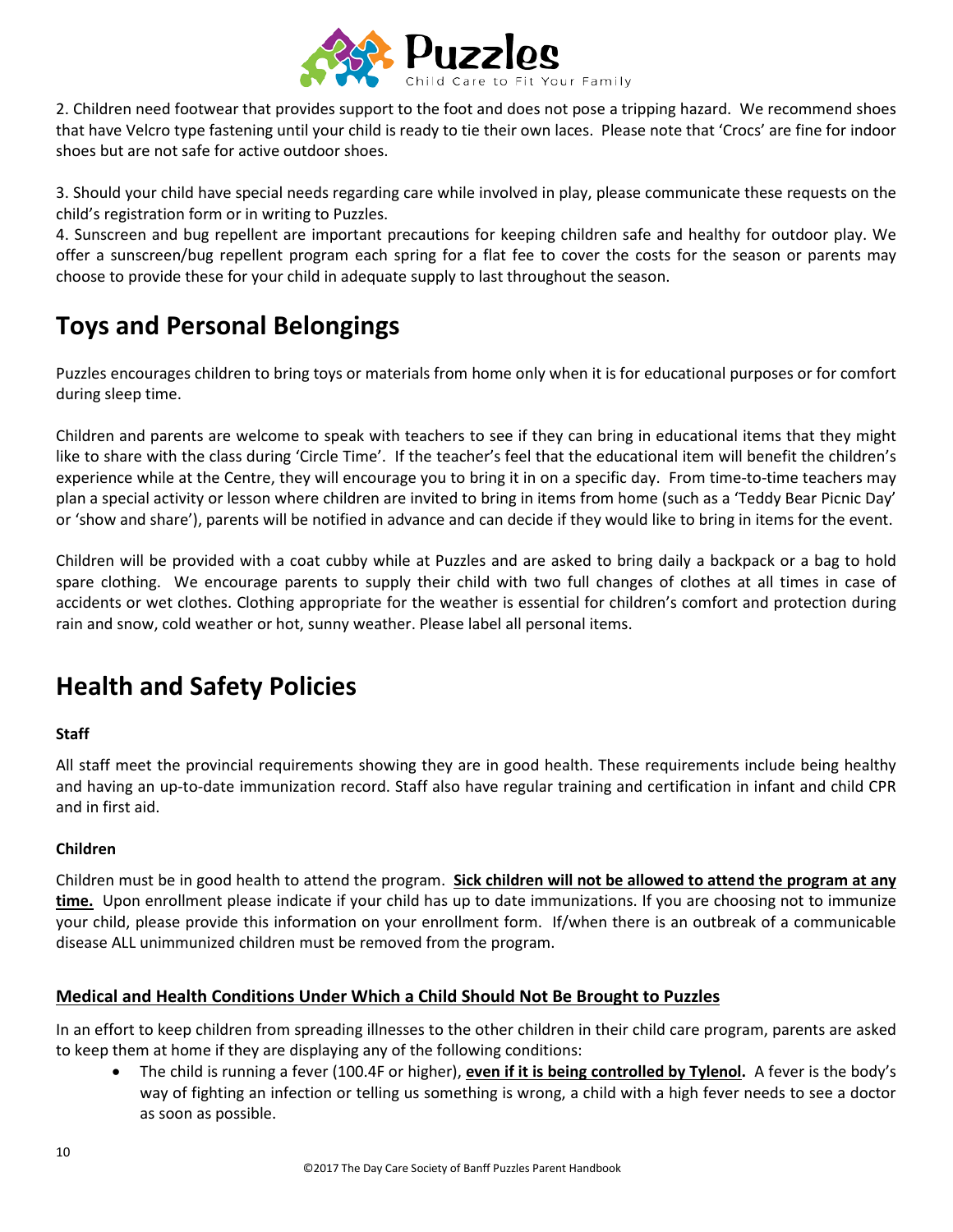

- The child is vomiting two or more times in a 24-hour period. Excessive vomiting can lead to dehydration.
- The child has a body rash, especially with fever or itching.
- The child has diarrhea (two or more watery stools in a 24-hour period).
- The child has eye infection i.e. mucus, pus draining from the eye or discoloration.
- The child complains of a sore throat and has a fever and swollen glands.
- The child is not feeling well and does not want to take part in any activities, is pale, has a lack of appetite, is confused, sleepy, lethargic and cranky.
- **Please do not give your child a fever-reducing medication and then send them to day care. If your child is running a fever and is not feeling well they should be kept home and not sent to day care with medications to mask their symptoms.**

#### **If a Child Becomes Ill While in our Care**

Children who become ill while in our care and cannot fully participate in the program will be made comfortable in a separate area away from other children and the parent will be contacted immediately. If the parent is unavailable to pick up their child within 20 minutes, parents need to phone their emergency contacts to pick up the child. Persons named as emergency contacts must also be authorized for pick up.

Any child who is a health risk to other children must be removed from the program as soon as possible to prevent the spread of the condition.

#### **Licensing Guideline on Illness in Child Care Centres:**

*When your child is ill…A child care program must ensure they contact you (the parent) to arrange for the immediate removal of your child if he or she has any of the following symptoms:*

- *Vomiting;*
- *Fever (a temperature greater than 38 degrees Celsius);*
- *Diarrhea; and/or*
- *A new and unexplained rash or cough.*

*Once sent home from the child care program, your child may return when he/she has been symptom-free for at least 24 hours. Communicable illnesses may require a note from your physician allowing safe return for your child and others in the program.*

#### **Fever Policy**

If a child has a fever of between 100.4 degrees Fahrenheit and 103.9 degrees Fahrenheit (39.94 degrees C), parents will be contacted and advised that the child is ill and needs to be picked up within 20 minutes.

In the event that a child's fever reaches a temperature of 104 degrees Fahrenheit (40 degrees Celsius) or higher parents will be contacted and EMS may be called to assess the child's condition and transport the child to Mineral Springs Hospital for emergency medical attention. If at all possible a staff member would accompany the child. We will continue to try contacting parents and emergency contacts and advise them to meet at the hospital to assume care of their child. Any costs incurred for the ambulance will be the parent's responsibility.

#### **Communicable Diseases**

*Parents are required to notify The Day Care Society of Banff when their child has been exposed to a contagious disease.* When a child has been diagnosed with a contagious disease, parents are **required** to inform the Director and are asked to make alternate arrangements for their child's care. When a child has contracted a disease of a serious nature a doctor's letter stating good health may be required prior to the child's return.

#### **Head Lice Policy**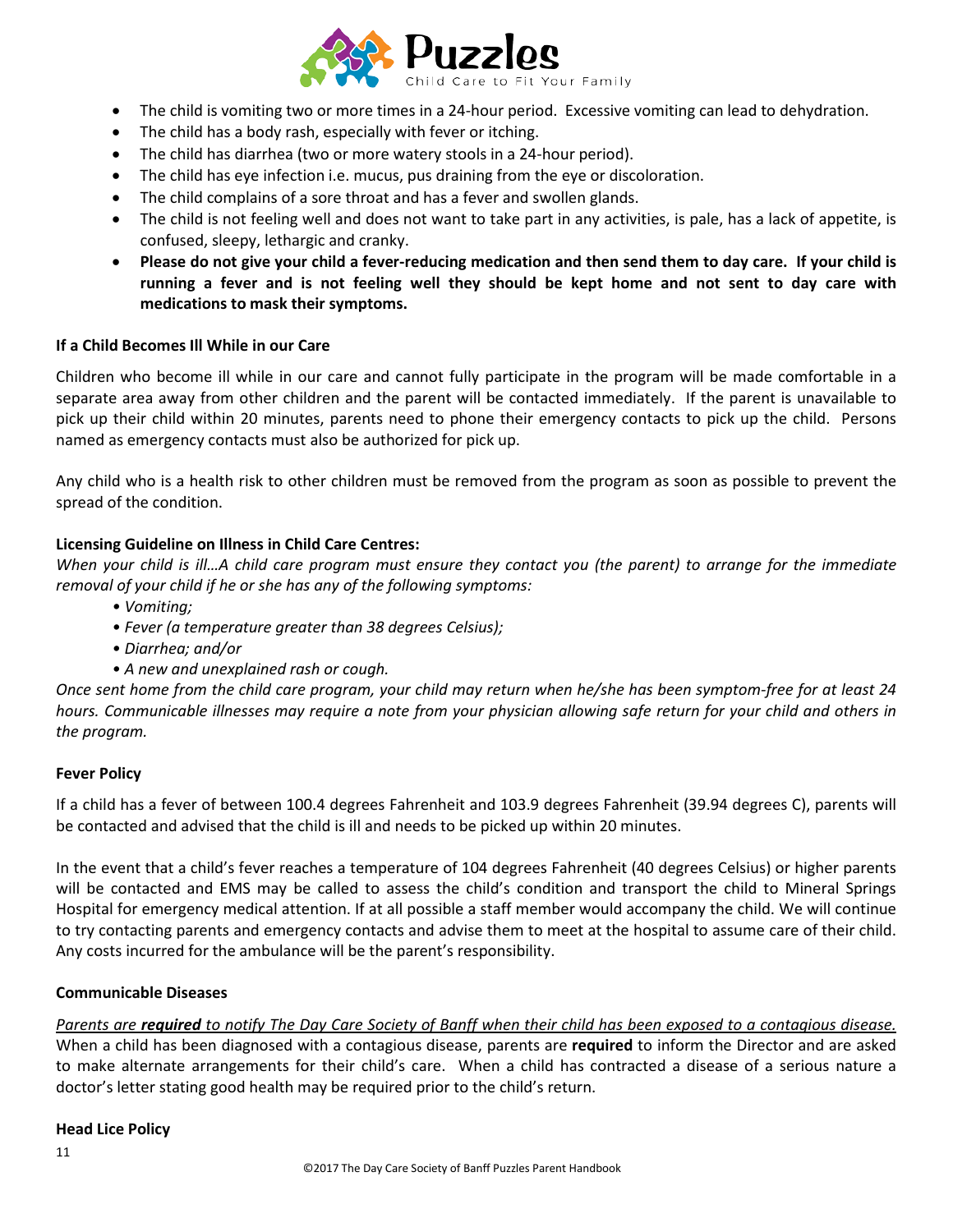

Head Lice (Pediculosis) are tiny insects that live on the scalp, where they lay their eggs. Head lice do not spread disease or indicate a lack of cleanliness. Head lice are not uncommon in child care and elementary schools where children are in close proximity and are more prevalent at certain times of the year.

In order to reduce the spread of head lice, it is important that all children are lice free while attending the Day Care Society of Banff programs. If a child has live lice and/or nits present, the child will be removed from the classroom and parents/guardians will be contacted to pick up their child immediately. Once the parent/guardian arrives the care givers will share the "Head Lice – What to do. How to do it" fact sheet and indicate where the lice/nits were found on the child.

Children are welcome to return once they have been treated for head lice and no live lice and/or nits are present. On return to the Centre the child will be checked by a staff member to ensure that no live lice and/or nits are present. If lice/nits are detected parents/guardians will be contacted and asked to keep the child at home until the live lice and/or nits have been removed and the child has been treated once again.

#### **Medications**

If your child needs medication, we encourage you to ask your physician if it can be administered before and after your child's time at the Centre. On a case by case basis, medication may be administered by senior staff members when parents have filled out and signed the medication form with complete information and instructions. If your child requires medication on a daily basis, has an allergy or a medical condition which may require care please inform the Executive Director in writing immediately. If your child has allergies and has an Epipen prescribed, please bring the Epipen or other medication, along with your physician's instructions, and fill out the needed medication instruction form.

#### **Injuries**

Any injury requiring medical attention that occurs within the day care will be reported to the parent and the Director. Injury of a serious nature is also reported to child care licensing within 24 hours of the incident. An incident report will be completed by witnessing staff and signed by the Director.

#### **Incident Reporting:**

As per Licensing Regulation s. 7 Schedule 4 states:

*"Licensed and contract holders are required to report serious illness of or injury to a child that occurs while the child is attending a program and any other incident that occurs while a child is attending a program that may seriously affect the health or safety of the child. Incidents that require reporting include, but are not limited to: death of a child, injury, allegation of abuse, missing or lost child, a young person involved in crime, child removed from a program without permission, emergency evacuation or unexpected program closure, intruder on premises, illness or injury requiring emergency medical services and hospitalization, error in the administration of medication, and child left on premises after hours. Incidents must be reported immediately to licensing staff by telephone, fax or email. The [Incident Report form](http://www.child.alberta.ca/home/documents/childcare/IncidentReportLicensingCDEV4029.pdf) must be completed and submitted to your local Child and Family Services Authority's licensing office within two days of the incident."*

### **Emergency Procedures Policy**

We will contact you as soon as possible in the event of a community or building emergency. For this reason, it is imperative that you keep us informed of changes in any registration information such as work, cell and home telephone numbers and addresses so we are able to reach you at any time.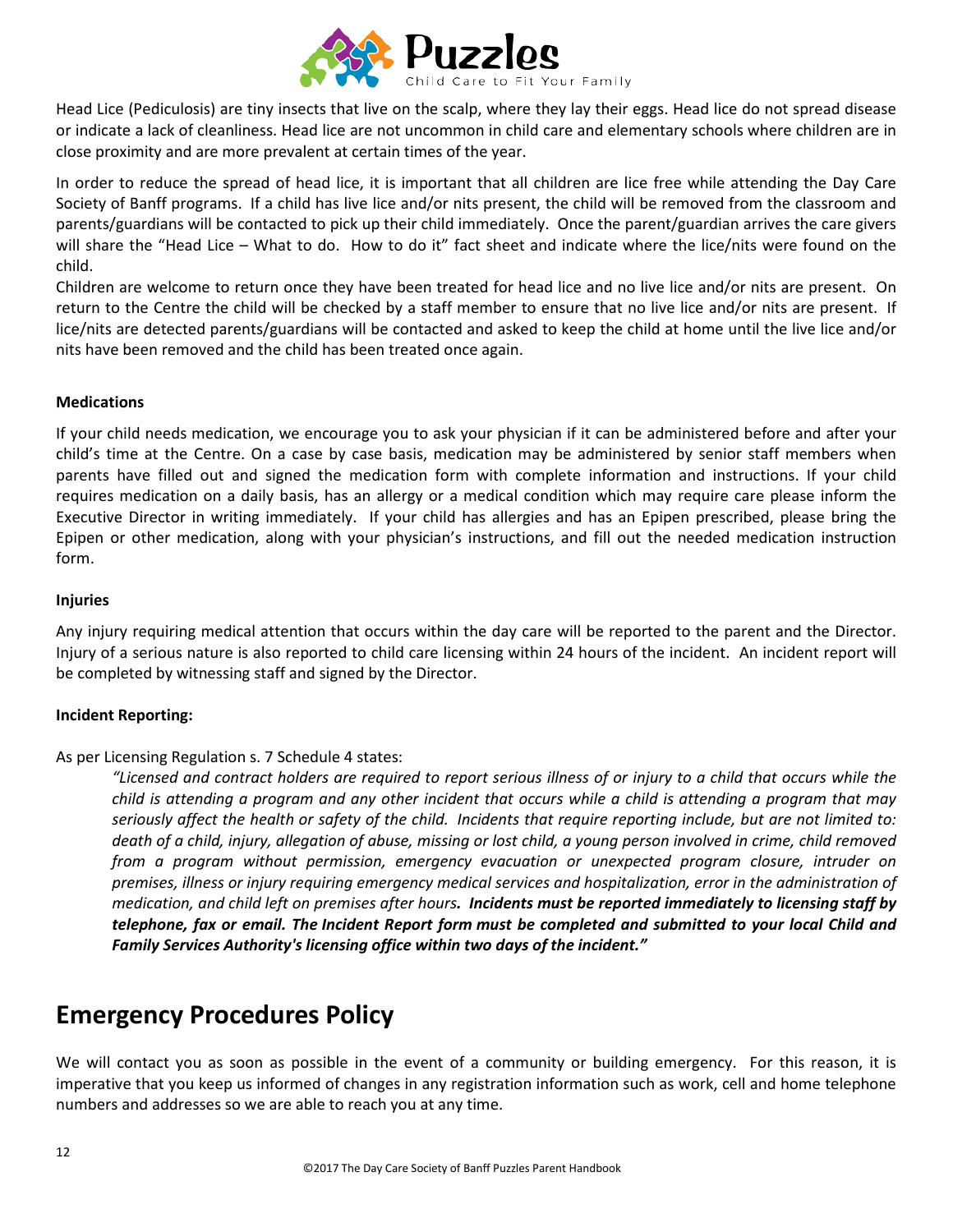

In the unlikely event of an emergency, all children will be evacuated at once. Our relocation area is the YWCA Great Room or the Parks Canada Headquarters should it be essential to leave the YWCA grounds.

**IMPORTANT! Because children can be evacuated without warning they must wear indoor shoes at all times.**

### **Practicing Fire Drills and Lock-Down Procedures**

In accordance with fire safety and licensing regulations Puzzles conducts monthly fire drills. In addition to fire drills, we conduct lock down procedures several times a year.

It is a licensing, accreditation and fire safety requirement that these drills be practiced frequently so that all staff members are prepared in the case of an emergency and children are familiar with the process. Each drill is recorded with date and time in our emergency procedures booklet as required, along with a comment as to the success of the drill.

# **Visitors to Puzzles**

Child Care Licensing limits access to Puzzles to the following individuals:

- 1) Staff members
- 2) Parents and Legal Guardians
- 3) Screened Volunteers & Invited Guests
- 4) Officials i.e. Child Care Licensing Officer, Fire Department, Health Inspector, Police Officers, Alberta Child and Youth Service Officers.
- 5) Maintenance and repair company representatives who show identification

All other visitors are limited to the foyer area only unless they are introduced to the Director prior to accessing the facility, this includes friends, grandparents and other guests. Admittance to the day care of individuals who do not fall in the above five categories is at the discretion of the Director. Please note that this policy is to ensure the safety and security of all children and staff within the facility.

# **Severe Weather Conditions**

In the case of severe weather conditions and when Banff RCMP report roads are unsafe to travel, the Director may make a decision to close all child care programs for that day. In the event that the Banff Elementary School closes due to weather, Puzzles may close as well. This decision will be relayed to staff by telephone and announced over the local radio stations. If severe weather begins after programs have opened and accepted children for the day, attempts will be made to phone parents and announcements regarding our intent to close made on the same radio stations.

In the event we experience a power failure for more than two hours Puzzles will need to close for safety reasons and all parents notified to pick up their children as soon as possible. Power failure results in the loss of lights, heat, security system, hot water and possibly telephone services.

# **Termination of Enrollment**

#### **By Parents:**

Parents who wish to withdraw their child from the program will submit **a written notice forty-five (45) days in advance. Those who provide less notice will be required to pay for their space for the term of notice.**

#### **By the Program:**